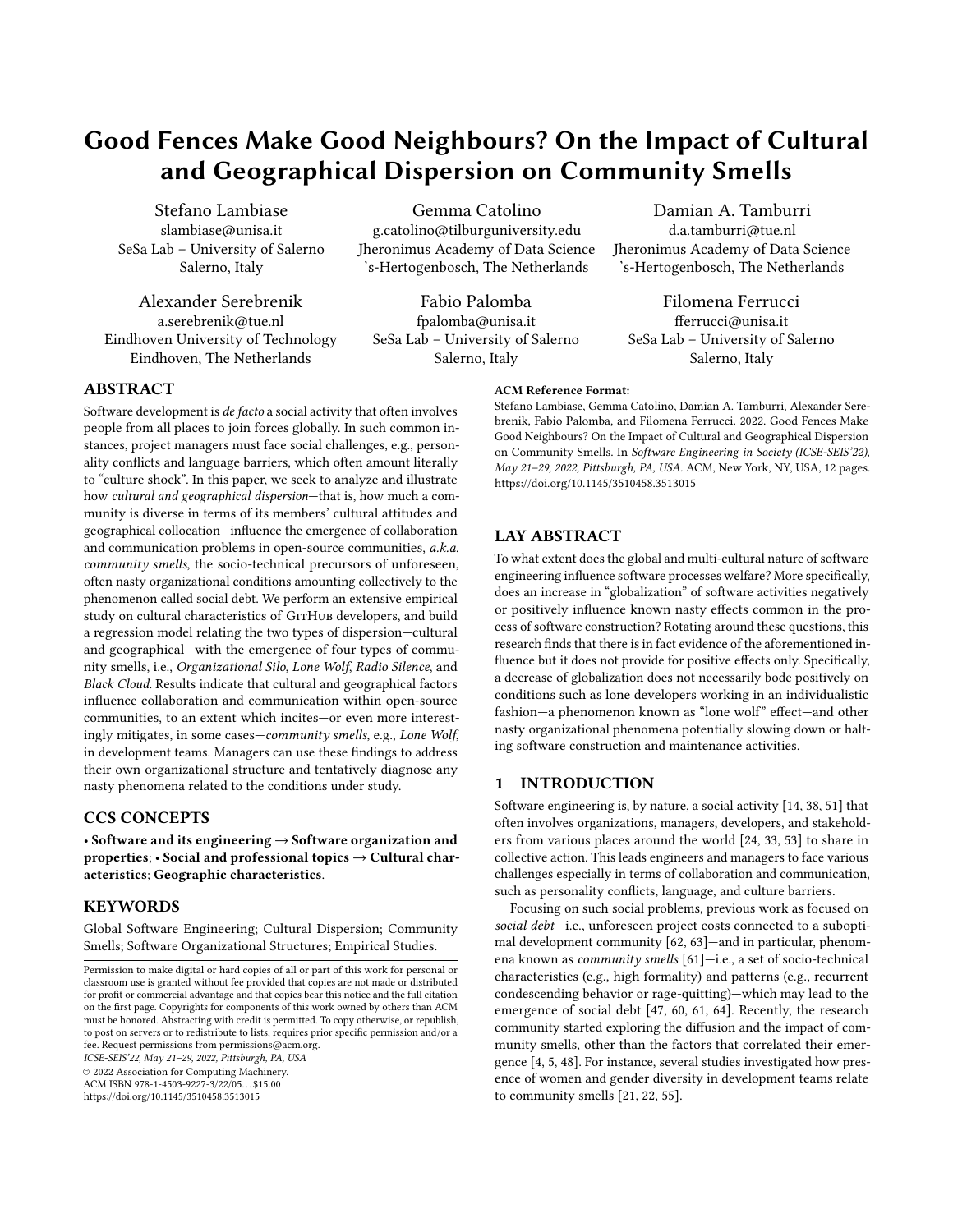At the same time, Global Software Engineering (GSE)—whose core is the separation of development team in sub-communities, like separated by "fences"—has also studied the influence of cultural aspects on distributed software development [\[24,](#page-10-2) [58\]](#page-11-11). Researchers in such a field have concluded that Culture—the multi-faceted concept described by Hofstede as "the common characteristic that distinguishes the members of one human group from another" [\[37\]](#page-10-8)—may be applied in terms of nations, regions, ethnic groups or subcommunities within organizations, with an influence going well beyond what can be observable and measurable. Although global software development teams benefit from cultural differences [\[33,](#page-10-3) [50\]](#page-11-12), such differences can also lead to problems, specifically in collaboration and communication activities [\[18,](#page-10-9) [24,](#page-10-2) [28\]](#page-10-10).

While previous research in Software Engineering has shown that cultural and physical distances may cause lower productivity, other than slowing down communication activities [\[24,](#page-10-2) [27,](#page-10-11) [28,](#page-10-10) [56\]](#page-11-13), very little is known on how they impact sub-optimal communication and collaboration patterns like community smells. An improved understanding of these aspects may help researchers in quantifying the effects of cultural and geographical distances on socio-technical problems other than providing practitioners with mechanisms to monitor community health and take appropriate mitigation strategies. To this purpose, we use a subset of known community smells—i.e., Organizational Silo, Lone Wolf, Radio Silence, and Black Cloud—already used in past literature to represent communication and collaboration problems and investigate the extent to which culture plays a role in their mediation [\[21\]](#page-10-6). Moreover, research on community smells is a young field of study, and there is a high need to identify possible factors able to influence the emergence of such patterns [\[64\]](#page-11-8). Seeing that culture and geographical distribution have been related to social problems, it is possible that they can influence the emergence of community smells.

Starting from these motivations, in this paper, we bridge this gap of knowledge by investigating how culture is related to communication and collaboration concerns—namely, community smells—of globally distributed software projects. To represent the cultural atti-tudes, we use the well-known Hofstede's 6-D framework [\[35,](#page-10-12) [37\]](#page-10-8) that consists of six numerical dimensions (from zero to one hundred) able to model the cultural aspects of a country and its inhabitants, e.g., Power Distance Index. The motivations around the choice of Hofstede's framework are reported in Section [2.1.](#page-1-0) Specifically, we use the concept of cultural dispersion, i.e., how much a community presents members with different cultural attitudes. In order to operationalize the geographical dispersion of a development community, we used the spherical distance between the members of such a community. Precisely, we used the standard deviation of the set of spherical distances between each community member pair to obtain a reliable measurement. Furthermore, to operationalise communication and cooperation problems we exploit four known and detectable community smells [\[47,](#page-11-6) [60,](#page-11-7) [61,](#page-11-5) [64\]](#page-11-8), i.e., Organizational Silo, Lone Wolf, Radio Silence, and Black Cloud. Afterwards, we conduct a two-step empirical study featuring:

(1) A statistical analysis of 23 493 open-source communities hosted on GITHUB; the analysis was aimed at studying how much such communities are culturally dispersed;

(2) The definition of four statistical models, one for each community smell, to assess the relationship between cultural and geographical dispersion—plus a selected set of control variables and community smells.

The results of our study reveal that an increased cultural and geographical dispersion does in fact impact the emergence of all the considered community smells; interestingly, not all smells are affected in the same way. For instance, the presence of both individuals from individualistic and collectivist culture in the same team could lead to the emergence of a Lone Wolf effect.

These results indicate that project managers should consider cultural and geographical as first-class citizens not only when shaping their own offshoring activities but the same aspects need to become prime during the planning, initiation, and retrospective phases of the project; particularly, further research is needed in the way culture and its characteristics' affect differently one team member to others and in which—possibly "smelly"—circumstances. What is more, the connection with the mitigation or even counterinsurgency of specific community smells needs to be supported with specific analytics. Similarly, we conclude that smell-specific analytics would also be needed during the process of Application Lifecycle Management (ALM) of globally-distributed software workforces, to detect effective patterns of work as well as equally effective mitigations for known community smells.

## 2 BACKGROUND AND RELATED WORK

This section describes the background and related work that is the foundation for our contributions.

#### <span id="page-1-0"></span>2.1 Culture in Software Engineering

Software development is, even more, a geographically distributed activity [\[33,](#page-10-3) [45\]](#page-11-14). As a result, Global Software Engineering (GSE) was born to address the challenges—mainly social—derived from such a nature [\[53,](#page-11-2) [58\]](#page-11-11). Of all the various problems, cultural ones arise as able to lead to the emergence of catastrophic situations [\[27,](#page-10-11) [56\]](#page-11-13).

Kreitner et al. define culture as being: "socially derived, taken for granted assumptions about how to act and think" [\[40\]](#page-10-13). Undoubtedly, culture represent a complex topic, hard to be formalized, hence the need to propose tools for measuring, evaluating, and predicting cultural behavior [\[31\]](#page-10-14). To overcome such a challenge, Hofstede [\[35\]](#page-10-12) defined the Hofstede's 6-D framework. It is a set of six dimensions that assume values from zero to one hundred and which combination characterizes a specific country globally [\[34,](#page-10-15) [35,](#page-10-12) [37\]](#page-10-8).

In information systems research, Hofstede's dimensions are widely utilized [\[1,](#page-10-16) [11,](#page-10-17) [17\]](#page-10-18). For instance, Borchers et al. [\[11\]](#page-10-17) investigated the impact of cultural factors on software engineering processes, analyzing three distinct cultures, i.e., Japan, India, and United States. Results showed how different cultures had different approaches to the software engineering process, e.g., Japanese developers are characterized by a high level of uncertainty avoidance, slowing down the decision-making process.

Despite the wide diffusion of the framework, several studies raised serious concerns about it [\[2,](#page-10-19) [8,](#page-10-20) [54\]](#page-11-15), even supporting the rejection of its use [\[12,](#page-10-21) [13,](#page-10-22) [57\]](#page-11-16). For instance, Brewer and Venaik [\[12,](#page-10-21) [13\]](#page-10-22)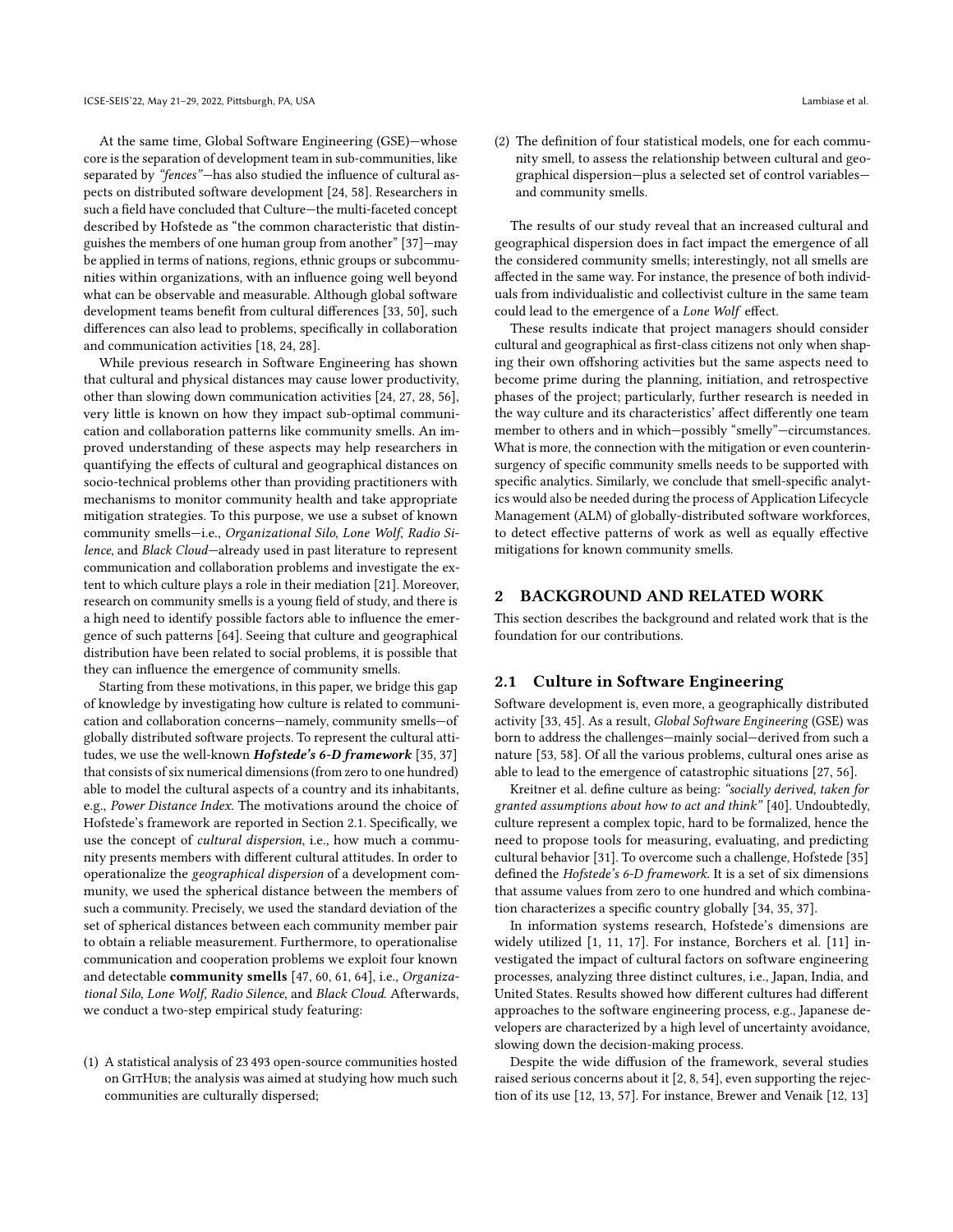doubt the capacity of the tool in representing cultural profile. However, Venkateswaran and Ojha [\[69\]](#page-11-17) showed how Hofstede's framework represents the most efficacious way to describe the complex world of cultural attitudes. In particular, they showed [\[69\]](#page-11-17) how Hofstede's framework is characterized by a pragmatic approach, which has been shown effective in several fields of application [\[1,](#page-10-16) [11,](#page-10-17) [17\]](#page-10-18), e.g., management, law, politics, ethics, architecture, medicine, economics, and computer science [\[36\]](#page-10-23).

The six Hofstede's dimensions are defined as follows:

- Power Distance Index. PDI expresses the degree to which the less powerful members of a society accept and expect that power is distributed unequally. People in societies exhibiting a high level of Power Distance accept a hierarchical order in which everybody has a determined place. On the contrary, in societies with low Power Distance, people strive to equalize the distribution of power and demand justification for power inequalities [\[35,](#page-10-12) [37\]](#page-10-8).
- Individualism vs. Collectivism. IDV represents the degree to which people in a society are integrated into groups. A high level of such a dimension indicates a society in which individuals are expected to take care of only themselves and their immediate families. Conversely, a low level indicates a preference for a tightly-knit framework in society in which individuals can expect their relatives or members of a particular group to look after them in exchange for unquestioning loyalty [\[35,](#page-10-12) [37\]](#page-10-8).
- Masculinity vs. Femininity. MAS represents a contrast between two preferences. The Masculinity side (high level) is defined as "a preference in society for achievement, heroism, assertiveness and material rewards for success". In contrast, the Femininity side (low level) represents "a preference for cooperation, caring for the weak and quality of life" [\[35,](#page-10-12) [37\]](#page-10-8).
- Uncertainty Avoidance. UAI expresses the degree to which the members of a society feel uncomfortable with uncertainty and ambiguity. Countries exhibiting high level of UAI maintain rigid codes of belief and behavior and are intolerant of unorthodox behavior and ideas. Conversely, a low level of UAI indicates societies that maintain a more relaxed attitude in which practice counts more than principles [\[35,](#page-10-12) [37\]](#page-10-8).
- Long vs. Short Term Orientation. LTO measures how much people are oriented toward a long-term outlook in contrast to a more short-term. A high degree in this index (Long-Term) indicates that people encourage thrift and efforts in modern education as a way to prepare for the future. On the contrary, a lower degree of this index (Short-Term) indicates that people tend to honor traditions and value steadfastness [\[35,](#page-10-12) [37\]](#page-10-8).
- Indulgence vs. Restraint. IVR refers to the degree of freedom that societal norms give citizens to fulfill their human desires. A high level (Indulgence) indicates a society that allows relatively free gratification of basic and natural human desires related to enjoying life and having fun. Conversely, a low level (Restraint) indicates a society that controls gratification of needs and regulates it using strict social norms [\[35,](#page-10-12) [37\]](#page-10-8).

## 2.2 Community Smells

On the social and human perspective in Software Engineering (SE), several studies focused on community smells, i.e., sub-optimal patterns across the organizational and social structure in a software

development community that are precursors of alarming and unforeseen socio-technical events. To better help in the understanding of such "smell", we reported, as an example, the one known as Lone Wolf. We have a Lone Wolf effect when, within a development community, there are unsanctioned or defiant contributors who carry out their work irrespective or regardless of their peers.

After their definition, the software engineering community started focusing on community smells only after the release of the tool CODEFACE4SMELLS by [Tamburri et al.](#page-11-8) [\[64\]](#page-11-8)-an augmented version of CODEFACE by [Joblin et al.](#page-10-24) [\[39\]](#page-10-24)-capable of automatically detecting four community, i.e., Organizational Silo, Lone Wolf, Radio Silence, and Black Cloud. Through the use of repository mining and mailing lists analysis, such a tool can construct the so-called developer networks—namely, graphs describing the relations of collaboration and communication among developers—and using them identify software communities automatically.

Regarding the impact of community smells on software products, [Palomba et al.](#page-11-6) [\[47\]](#page-11-6) showed that such smells are among the top factors influencing the emergence of code smells—"poor implementation choices applied by developers during software evolution that often lead to critical flaws or failure" [\[30\]](#page-10-25)—in source code. Along the same line, other researchers focused on establishing the impact of community smells on other dimensions of software engineering, e.g., architecture debt [\[44\]](#page-11-18) and organizational structure types [\[65\]](#page-11-19). Indeed, [Tamburri et al.](#page-11-8) [\[64\]](#page-11-8) conducted a large-scale empirical study on 60 open-source ecosystems to evaluate the diffuseness of community smells, how they are perceived and how smells relate to existing socio-technical factors. In terms of diffusion, their results showed that community smells are common in open-source teams and perceived by developers as relevant problems for the evolution and sustainability of software communities.

Based on the results above, [Palomba and Tamburri](#page-11-9) [\[48\]](#page-11-9) provided the first machine learning approach able to predict community smells considering socio-technical metrics, obtaining promising results, i.e., F-Measure 78%. Furthermore, in the context of detecting such smells, [Almarimi et al.](#page-10-4) [\[4\]](#page-10-4) build a multi-label learning model based on genetic algorithms to detect eight common types of community smells. The tool evaluation involved 103 open-source projects and 407 smells instances and resulted better performance indexes compared to other solutions (F-measure of 89%).

More related to the refactoring and mitigation strategies for community smells, Catolino et al. [\[20\]](#page-10-26) studied how socio-technical factors previously used influence the variability of community smells. Furthermore, they studied how developers remove such smells [\[23\]](#page-10-27): by surveying 76 experts, the authors were able to elicit and distill a set of refactoring operations generally applied by practitioners to remove the four community smell types identifiable through CODEFACE4SMELLS. As an ulterior contribution, [Catolino et al.](#page-10-6) [\[21\]](#page-10-6) showed how the emergence of community smells might be potentially reduced by increasing gender diversity.

Despite other works studied factors able to influence the emergence of community smells [\[21,](#page-10-6) [44,](#page-11-18) [64,](#page-11-8) [65\]](#page-11-19), they do not cover geographical and cultural related factors. Hence, we believe that an appropriate detection is needed to fill this gap. Our work aims to study the correlation between culture and geographical distribution of developers on the emergence of communication and collaboration problems, represented using community smells. This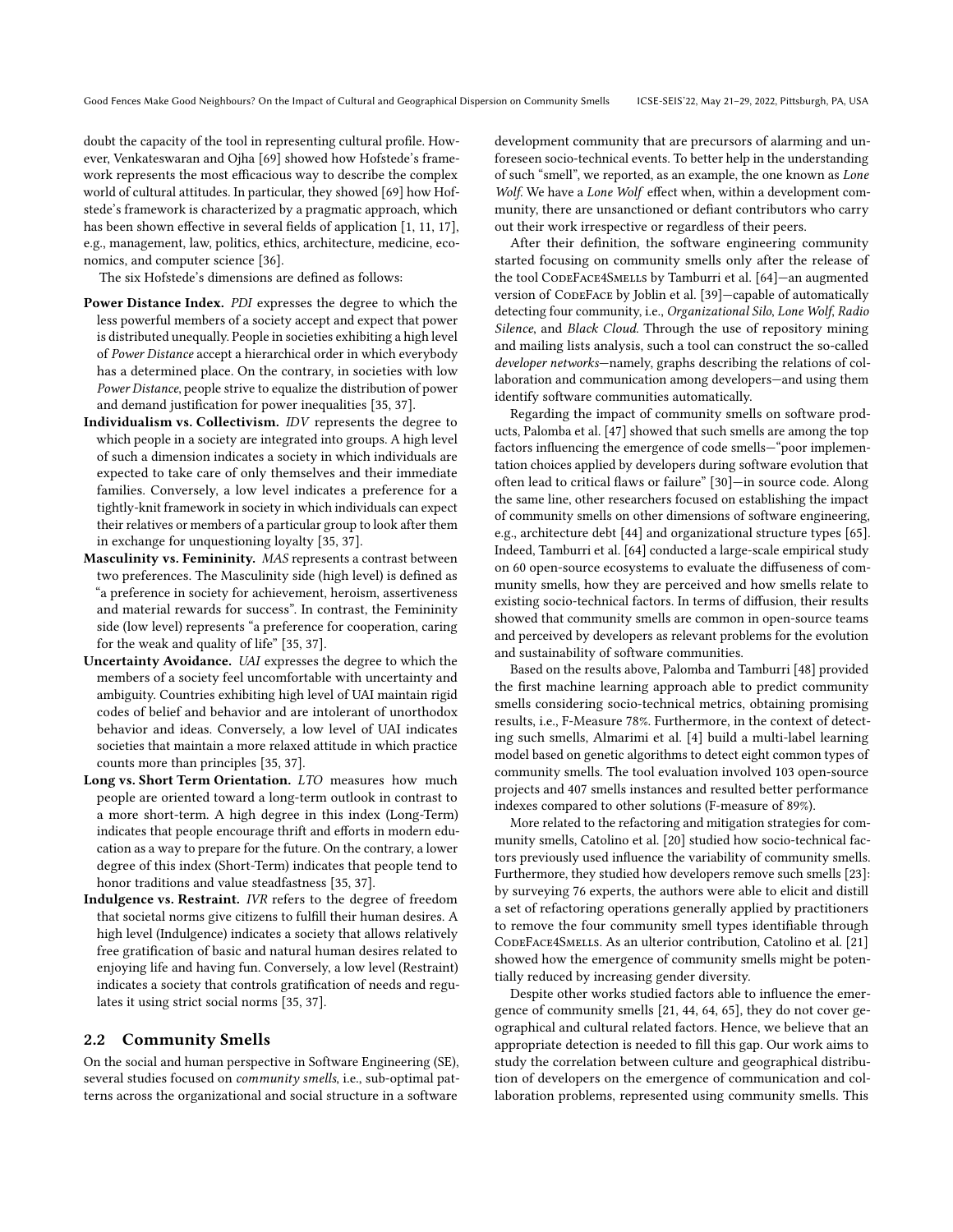contribution covers (1) the geographical gap using the developers' geographical distribution and (2) both the gaps (geographical and cultural) considering culture as an independent factor.

# 3 RESEARCH METHODOLOGY

The goal of the paper is to assess to what extent cultural and geographical dispersion in open-source distributed communities influence such communities' communication and collaboration activities with the *purpose* of giving a deeper understanding of how software teams communicate and cooperate when globally distributed. The perspective is that of project managers, who are interested in effectively allocating resources, meet the projects requirements, or managing/monitoring complex organizational structures. Figure [1](#page-4-0) shows an overview of the methodology followed in order to address our research questions.

### 3.1 Hypothesis and Research Questions

State of the art has demonstrated that culture and geographical distribution in software development teams may impact productivity and communication activities [\[24,](#page-10-2) [27,](#page-10-11) [28,](#page-10-10) [56\]](#page-11-13). Since some types of community smells have been used to represent these types of problems [\[21\]](#page-10-6), it is reasonable to expect that they too will be impacted by geographical factors. The working hypothesis behind this work is the following:

The presence inside development team of developers from different cultures can impact the collaboration and communication activities, leading to the emergence of community smells.

In order to verify our working hypothesis, we formulate two research questions. The first aims to provide an overview of the cultural and geographical characteristics of open-source development communities, studying to what extent such communities are composed of developers from different cultures and places around the world. The primary intent is to verify that open-source communities are dispersed enough to justify a deeper study on the correlation between dispersions metrics and community smells.

 $RQ<sub>1</sub>$  To what extent are open-source communities culturally and geographically dispersed?

Open source developers tend to be aware of their team mates' countries of residence [\[67\]](#page-11-20). Hence, in the second research question, through repository mining and the use of linear regression modeling, the cultural and geographical dispersion—represented using the six Hofstede's dimensions—are correlated with a number of community smells, e.g., Lone Wolf and Organizational Silo.

RQ2 To what extent do cultural and geographical dispersion within teams influence the number of community smells?

In terms of reporting, we employ the guidelines by Wohlin et al. [\[71\]](#page-11-21) and we follow the ACM/SIGSOFT Empirical Standards.<sup>[1](#page-3-0)</sup>

#### 3.2 Context of Study

The context of the study consist of (1) open-source development communities, (2) cultural and geographical dispersion metrics, and (3) community smells. For sake of readability, we divide the section into three parts, one for each item above.

3.2.1 Open-Source Communities. To conduct our study, we start from the dataset made available by [Vasilescu et al.](#page-11-22) [\[68\]](#page-11-22), which reports on 23 493 projects and corresponding communities on GITHUB. Specifically, the dataset contains various time windows for each project, each distant 90-days from the previous one. This statement means that each row of the dataset had information about the community working on a specific project in a specific temporal window, e.g., number of committers and commits, number of women, and various socio-technical metrics. The most useful information for our study is the developers' country of origin, retrieved using the GITHUB APIs. It is important to note that the GITHUB APIs use the location descriptions on developers' profile pages, which are free-text optional entries. For that reason, the retrived locations include unstructured and often noisy data, for example, latitudes/longitudes, postcodes, IP-addresses, and fictitious addresses (e.g., "the most distant place from the center of the universe"). Therefore, after data preprocessing, only a part of the developers in the dataset have associated a "credible" country, that is, 39 102 (32.04%) of all the users in the entire dataset (122 014).

<span id="page-3-2"></span>3.2.2 Dispersions metrics. Our study focuses on cultural and geographical dispersion.

Cultural Dispersion. The cultural dispersion of a development community is the degree in which developers form a community with different cultural attitudes [\[65\]](#page-11-19). A low level indicates that the community members come from the same cultural education; the opposite, a high level indicates that the community members present different cultural attitudes. To operationalize the cultural dispersion of a community we have used the Hofstede's 6-D model (described in Section [2.1\)](#page-1-0). Specifically, we have chosen to represent cultural dispersion using six metrics, one for each Hofstede dimension. Each of these metrics corresponds to the standard deviation of the set containing the community members' values for one of the six dimensions, and can assume values from zero to fifty.

Geographical Dispersion. The geographical dispersion of a development community is the degree to which its members work from different and distributed places in the world. A low level indicates that the community members work from the same or near locations; the opposite, a high level suggests that the community members work from different and distant places. In our case, to operationalize the geographical dispersion of a development community we have used the spherical distance between its members. Specifically, we have computed the standard deviation of the set of physical distances between each community member, which is expressed as the spherical distance between their locations. From a practical point of view, we use the PyTHON library  $\text{GeoPy}^2$  $\text{GeoPy}^2$  to calculate the spherical distance (in miles) from one address to another. In case we do not have the precise position of the developers, we use the center point of the most specific place in the address string.

<span id="page-3-0"></span> $^{\rm 1}$  Available at: [https://github.com/acmsigsoft/EmpiricalStandards.](https://github.com/acmsigsoft/EmpiricalStandards) Given the nature of our study and the currently available standards, we follow the "General Standard" and "Data Science" definitions and guidelines.

<span id="page-3-1"></span><sup>2</sup><https://geopy.readthedocs.io/en/stable/index.html>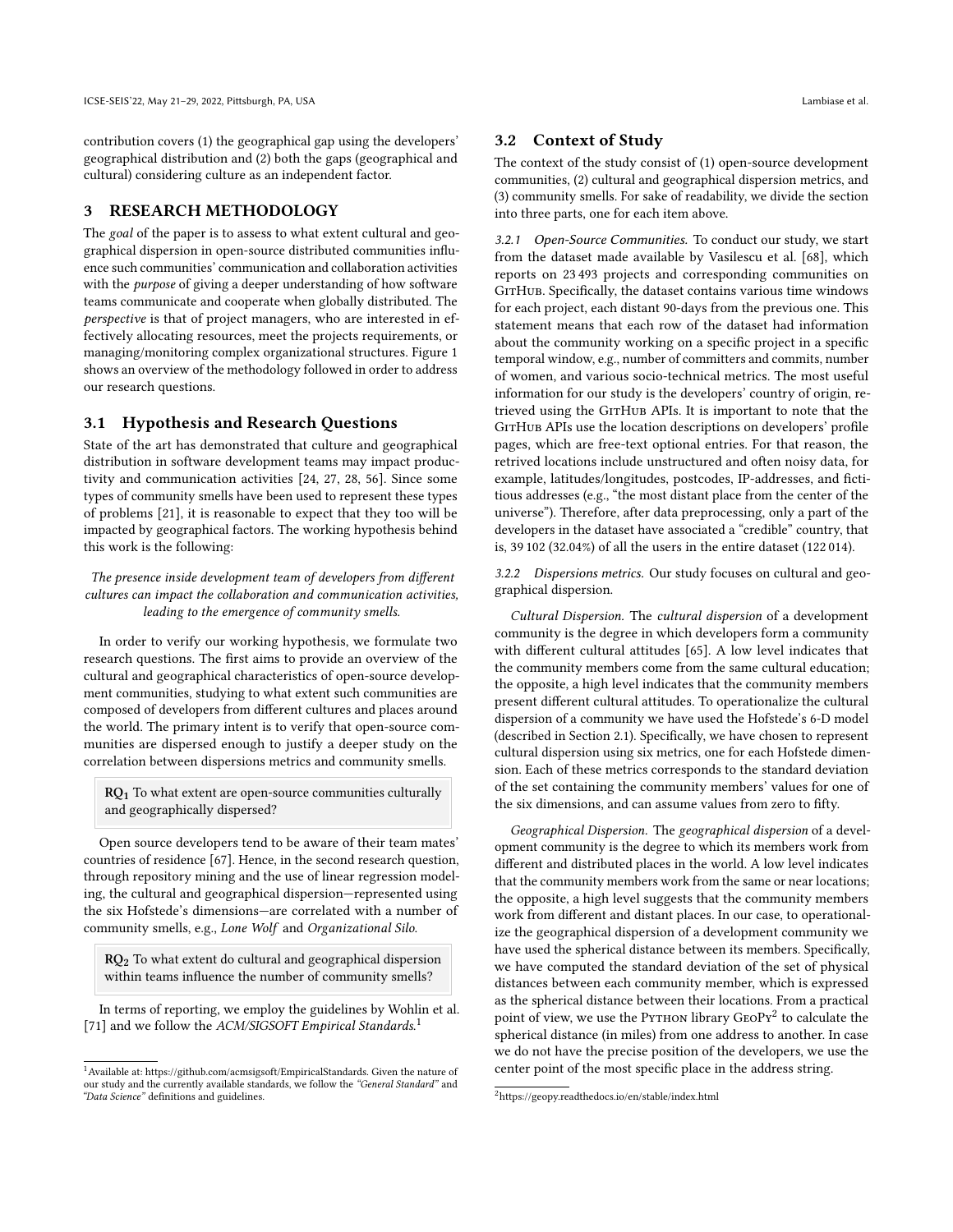Good Fences Make Good Neighbours? On the Impact of Cultural and Geographical Dispersion on Community Smells ICSE-SEIS'22, May 21–29, 2022, Pittsburgh, PA, USA

<span id="page-4-0"></span>

Figure 1: Overview of our research methodology.

3.2.3 Community Smells. For our study, we have used four types of community smells—i.e., Organizational Silo, Black Cloud, Lone Wolf, and Radio Silence—that have been used in previous studies to represents communication and collaboration problems [\[21,](#page-10-6) [60\]](#page-11-7). The four types of community smells are outlined as follows:

- Organizational Silo Effect. This form of social debt refers to the presence of siloed areas of the community that do not communicate, except through one or two of their respective members;
- Black Cloud Effect. This community smell reflects an information overload due to lack of structured communications or cooperation governance;
- Lone Wolf Effect. This smell arises when the development community presents unsanctioned or defiant contributors who carry out their work with little consideration of their peers, their decisions and communication;
- Radio Silence Effect. The smell appears when one member interposes herself into every formal interaction across more subcommunities with little flexibility to introduce other channels.

Detailed explanation of each community smell is available in the original papers [\[21,](#page-10-6) [62\]](#page-11-3).

### <span id="page-4-1"></span>3.3 Data Collection

3.3.1 Data Collection for  $RQ_1$ . To address  $RQ_1$ , we compute cultural and geographical information—described in Section [3.2.2—](#page-3-2)of the developers GITHUB, performing the following steps for each development community in the [Vasilescu et al.](#page-11-22) [\[68\]](#page-11-22) dataset:

- (1) We extract the origin country of each developer;
- (2) We compute the geographical dispersion as the standard deviation of the set of physical distances between each community member, which is expressed as the spherical distance between their working locations—computed using GeoPy.
- (3) We obtain Hofstede's dimensions values for each country of each developers;

(4) We compute the six cultural dispersions, each one as the standard deviation of the set containing the community members' values for one of the six dimensions.

To sum up, the dataset for this research question consists of the dataset of [Vasilescu et al.](#page-11-22) [\[68\]](#page-11-22) augmented with the dispersions metrics computed using the developers' origin country.

<span id="page-4-3"></span>3.3.2 Data Collection for  $RO_2$ . For  $RO_2$ , we need to study the correlation between cultural and geographical dispersion and the number of instances of four types of community smells, i.e., Organizational Silo, Black Cloud, Lone Wolf, and Radio Silence.

We have decided to focus on these specific smells since they are used by the research community [\[20,](#page-10-26) [21,](#page-10-6) [23\]](#page-10-27) for formalizing communication and collaboration problems. Information about these smells instances, are already available in the dataset of Catolino et al. [\[21\]](#page-10-6). In particular, starting from the dataset of Vasilescu et al. [\[68\]](#page-11-22), Catolino et al. randomly extracted 25 projects and computed community smells using the CODEFACE4SMELLS tool [\[64\]](#page-11-8).

To sum up, the dataset for this research question consists of the dataset of [Catolino et al.](#page-10-6) [\[21\]](#page-10-6)—containing community smells metrics—intersected with the dataset used for the first research question—containing cultural and geographical metrics. In this way, we obtain a dataset that, for each community in the [Catolino et al.](#page-10-6) [\[21\]](#page-10-6) one, combines both community smells and cultural metrics.

# <span id="page-4-2"></span>3.4  $\mathbb{R}Q_1$  - Culture and Geography of Open-Source Communities

Starting from the dataset of Vasilescu et al. [\[68\]](#page-11-22), we compute the values, average, and standard deviation for each Hofstede dimension per development community. Furthermore, we also computed the geographical dispersion for each community, as described in Section [3.3.](#page-4-1) Then, we create a dataset combining the one from Vasilescu and the cultural and geographical measures mentioned above. Consequently, we use graphical representations to show to what extent the communities are (1) geographically dispersed and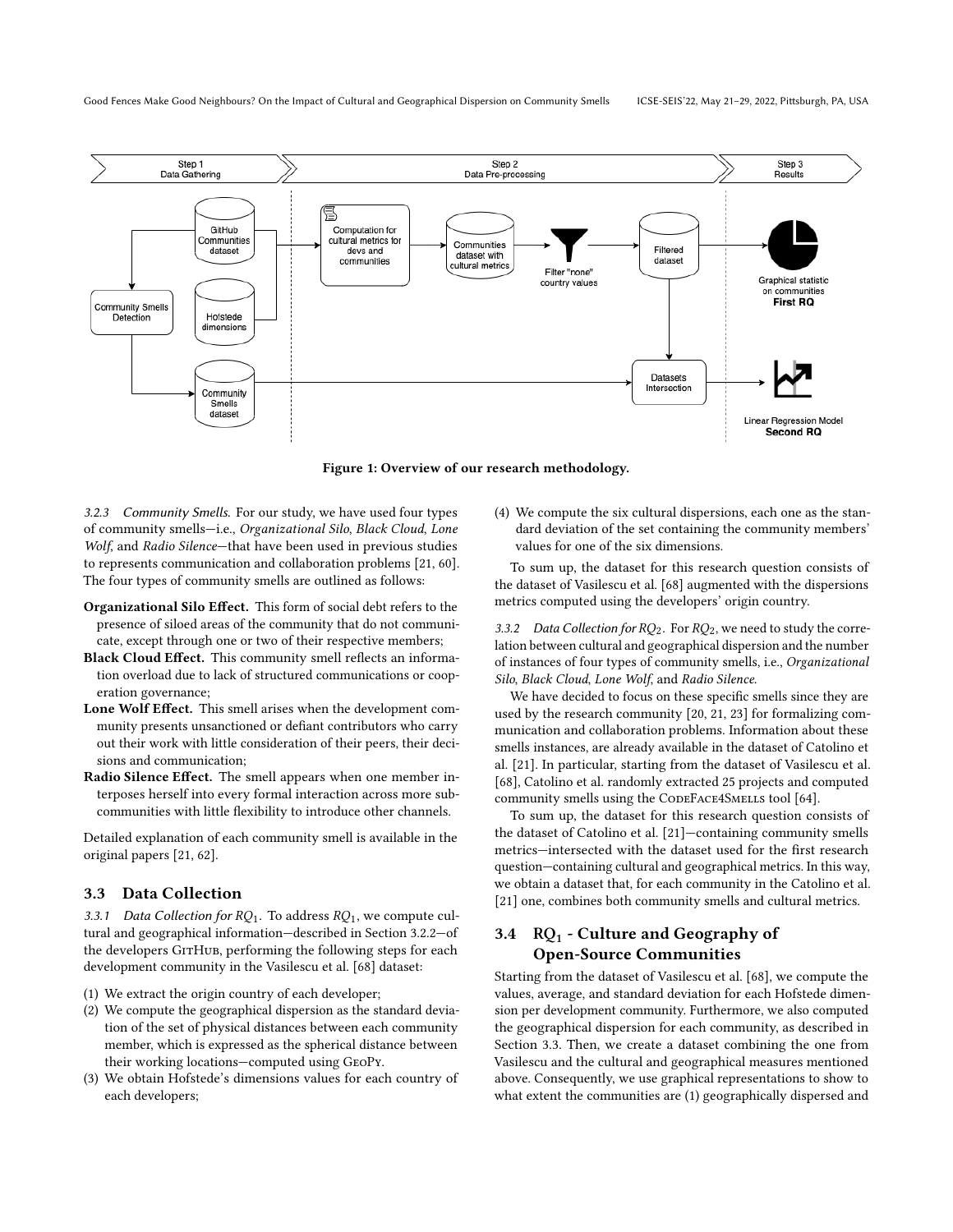(2) culturally dispersed internally. We choose to represent only the values corresponding to the communities for which we know more than 50% of the members' countries (500 projects, with multiple time window). We intend to take only the communities for which the computed cultural characteristics are the most accurate.

#### <span id="page-5-0"></span>3.5  $RQ_2$  - Building a Statistical Model

To address  $RQ_2$ , we define a statistical linear regression model relating a development community's cultural and geographical dispersion to the frequency of community smells in the same group.

In the following subsections, we explain the variables used to build our model. All the metrics presented in the following have been calculated for each time window since that the community's members of a project change during time.

3.5.1 Independent Variables. Based on our hypothesis, we consider seven factors as independent variables.

The first six represent the cultural dispersion of a development community: the rank in which developers form a community with different cultural attitudes (measured using the Hofstede 6-D model—described in Section [2.1\)](#page-1-0). As in Section [3.4,](#page-4-2) to operationalize the cultural dispersion of a community, we have chosen to use six values, one for each Hofstede dimension. Each of these values corresponds to the standard deviation of the set containing the community members' values for one of the six dimensions.

The last factor is the Geographical Dispersion defined as the standard deviation of the set of physical distances between each community member—calculated using the origin country coordinates already present in the dataset of [Vasilescu et al.](#page-11-22) [\[68\]](#page-11-22).

3.5.2 Response Variables. We aim at understanding the impact of cultural and geographical dispersion on the presence of community smells mentioned in Section [3.3.2,](#page-4-3) i.e., Radio Silence, Lone Wolf, Black Cloud, and Organizational Silo. For that reason, our four response variables are the four numbers of instances for each community smell.

3.5.3 Control Variables. While our hypothesis aims at investigating the relationship between cultural/geographical dispersion and the presence of community smells, other community-related factors might influence the response variable, as demonstrated in literature [\[20,](#page-10-26) [21,](#page-10-6) [49\]](#page-11-23). More particularly, all the following factors have a strong correlation with the emergence of community smells:

- Number of Committers: It is the number of people that have done at least one commit in a given project time window. [Catolino](#page-10-6) [et al.](#page-10-6) [\[21\]](#page-10-6) have demonstrated that the number of committers in a community can influence the number of community smells. Therefore, we considered the total committer count of a project as the first control variable.
- Number of Commits: It is the total commit count in a project. In the majority of the case, a high number of commits may indicate a high activity in the community. Since that it is not rare that more developers work on the same code module or functional requirement, such an activity might be corresponding with high communication and collaboration, possibly impacting the number of community smells.
- Team Size: It is the number of contributors per team in a given temporal window. The community's size can influence the number of community smells it contains, for example, incrementing the number of smells with an increment of community members.
- Turnover: It is the fraction of the team in a given temporal slice that is different with respect to previous windows (i.e., the turnover ratio). A high turnover indicates that community members changed frequently. The constant introduction of new contributors might lead to communication problems.
- Project Age: It is the difference between the maximum index and the index of the 90-day temporal interval during which the first commit was recorded. Older projects and their teams may have experienced different trends or work habits, and these changes might affect the presence of smells.
- Tenure diversity: Tenure measures have been used in state of the art to represents the experience of developers in various fields [\[43\]](#page-11-24), showing how they are able to influence the emergence of community smells [\[21\]](#page-10-6). In our dataset, we considered two typologies of tenures: (1) commit tenure (that measures the coding experience of a contributor within all GITHUB projects in which he has contributed) and (2) project tenure (that measures the developer experience in the specific project considered).
- Tenure median: Remaining in the field of tenure metrics, to represent an average of project and commit tenures for what concern developers of a community, also the project and commit median tenure has been considered.
- Number of women in a team: The number of women is computed as the difference between the total number of community members and the number of men belonging to the community. Catolino et al. [\[21\]](#page-10-6) demonstrate that number of women can influence the occurrences of some community smells, that is, Black Cloud and Radio Silence.
- • [Blau](#page-10-28)-Index: Blau [\[10\]](#page-10-28) defined *Blau diversity index* as  $1 \sum_{i=1}^{n} P_i^2$ where  $P_i$  refers to the percentage of female team members. The values fluctuate between 0 and 0.5, at which there is the same percentage of male and female board members and thus the diversity is maximized.
- Socio-Technical Congruence (STC): As defined by [Valetto](#page-11-25) [et al.](#page-11-25) [\[66\]](#page-11-25), STC represents "the state in which a software development organization harbors sufficient coordination capabilities to meet the coordination demands of the technical products under development" [\[66\]](#page-11-25). Catolino et al. [\[21\]](#page-10-6) have operationalized it as the number of development collaborations that do communicate over the total number of collaboration links present in the collaboration network.
- Truck Factor (TF): It is the minimum number of member of a community that have to quit (or being hit by a bus) before the project will fail [\[6,](#page-10-29) [7,](#page-10-30) [29,](#page-10-31) [70\]](#page-11-26). In their dataset, Catolino et al. [\[21\]](#page-10-6) operationalized truck factor based on core and peripheral community structures identified by CODEFACE4SMELLS [\[64\]](#page-11-8), as the degree of ability of the development community to remain connected without its core part.
- Centrality: It is the strength of a community and it is based on modularity measures [\[32\]](#page-10-32). A value over 0.3 indicates that the community is highly modular and thus with a clear distinction of the sub-communities present in its development network. Opposite, a value below 0.3 indicates that there are no sub-communities.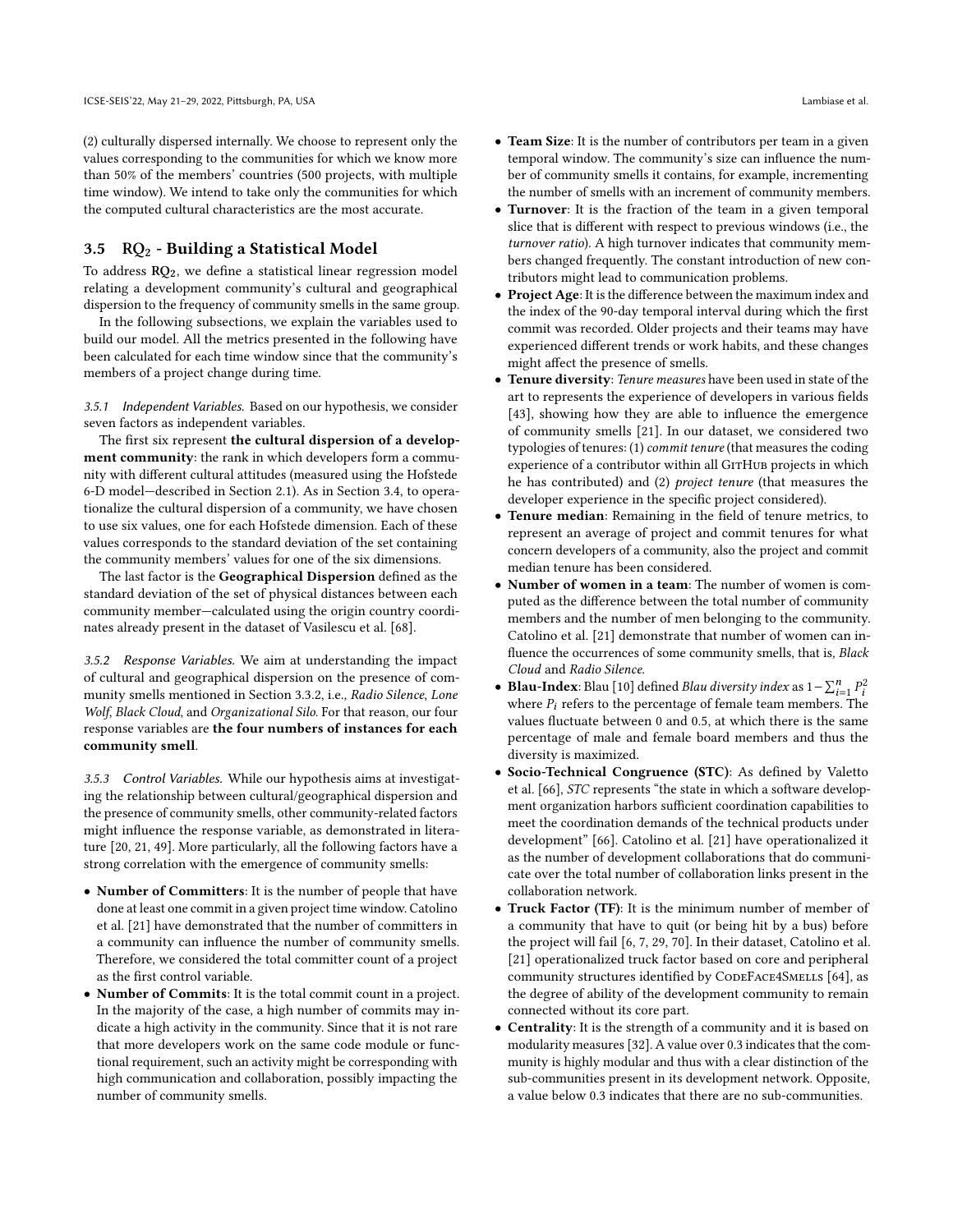Good Fences Make Good Neighbours? On the Impact of Cultural and Geographical Dispersion on Community Smells ICSE-SEIS'22, May 21–29, 2022, Pittsburgh, PA, USA

The above mentioned factors were considered as control variables in our statistical models.

3.5.4 Statistical Model Construction. The response variables consist of the number of instances of four types of community smells: Organizational Silo, Black Cloud, Lone Wolf, and Radio Silence. Therefore, we build four statistical models, i.e., one for each community smell considered, all with the same independent and control variables. Since the dataset provided in [\[21\]](#page-10-6) consisted of multiple temporal windows for each project—following also the experiment performed by Catolino et al. [\[21\]](#page-10-6)—we build four linear mixed models to capture measurements from within the same group (i.e., within the same project) as a random effect [\[42\]](#page-11-27). In our case, we use the time window as a random effect and all other variables as fixed effects. To build our model we use the functions lmer and lmer.test available in the R package lme4 [\[9\]](#page-10-33). In order to avoid the problem of multi-collinearity [\[46\]](#page-11-28), we employ a stepwise variable removal procedure based on the Companion Applied Regression (car) R pack-age,<sup>[3](#page-6-0)</sup> and in particular based on the  $\forall$  if function [\[46\]](#page-11-28). Finally, the effect sizes of the coefficients are obtained using the ANOVA statistical test [\[25\]](#page-10-34) and are considered important if they were statistically significant (that is, the  $p$ -value is less than 0.05).

To better analyze and interpret our findings, we build other two baseline statistical models: the first one containing all the control factors and the random effect, but not the independent factors; the second one containing only the random factor. After that, we compared the models with the corresponding baselines using the AIC (Akaike information criterion) and BIC (Bayesian information criterion) [\[3,](#page-10-35) [15\]](#page-10-36). We choose these index since they are used as model selection criteria [\[16\]](#page-10-37), indeed, in our case we had three different models to evaluate. AIC and BIC are estimators of prediction error and quality of statistical models for a given data set. These metrics estimate the quality of each model in order to provide a means for model selection [\[3\]](#page-10-35). The general rule is that the model with the lower AIC and BIC is the one that better characterizes the sample. The comparison with the first model allows us to study how the control variables, without the independent factors, influence the number of community smells. The comparison with the second model allows us to understand whether the obtained results reflected the random effect.

## 4 ANALYSIS OF THE RESULTS

This section illustrates the results for each research question.

# 4.1  $\mathbb{R}Q_1$  - Culture and Geography of Open-Source Communities

As we have said in Section [3.4,](#page-4-2) we have studied to what extent opensource communities, on GITHUB, are (1) geographically dispersed and (2) culturally dispersed internally.

Figure [2](#page-6-1) reports the geographical dispersion values for each community in the dataset of [Vasilescu et al.](#page-11-22) [\[68\]](#page-11-22). We choose to use violin plots to represent also the dispersion and the differences between the various communities. As shown, most values are near zero, namely, no geographical dispersion. However, another great

<span id="page-6-1"></span>

#### Figure 2: Geographical dispersion values for communities.

<span id="page-6-2"></span>

Figure 3: Cultural dispersion values for communities.

set contains communities with a value of nearly three thousand, and the median and the mean are near the two thousand value.

Figure [3](#page-6-2) reports the standard deviation of each community per Hofstede dimension. We have used such statistics to operationalize cultural dispersion in development communities. We note that the majority of the communities present zero (or near zero) cultural dispersion (as also represented by the fact that the means and medians of all violin plots are near zero value). In general, it is possible to affirm that most of the values are contained in the interval from zero and twenty-five. The dimension with more dispersed values is Long Term Orientation (LTO), as shown by the median and mean values greater compared to the other dimensions.

## RQ<sub>1</sub>: summary of the results.

 $\hat{C}$  Our statistical analysis revealed that GITHUB presents communities with both low and high geographical dispersion. Concerning cultural dispersion, our work reveal an unexpected result: GITHUB is not extremely culturally dispersed as one could expect. In any case, we found valuable differences to conduct a deeper study on the relationship between such dispersions and the number of smells.

<span id="page-6-0"></span><sup>3</sup><https://cran.r-project.org/web/packages/car/index.html>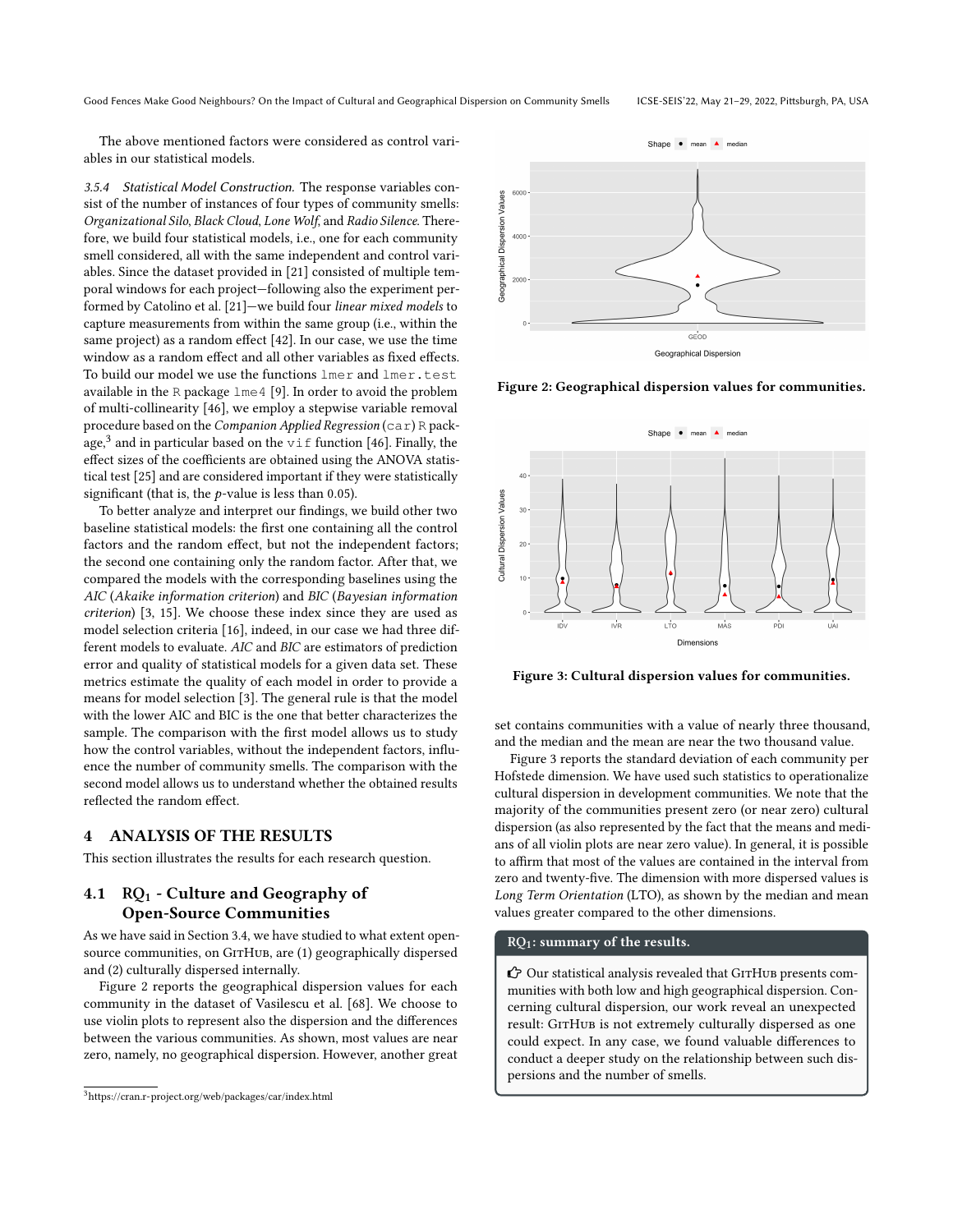ICSE-SEIS'22, May 21–29, 2022, Pittsburgh, PA, USA Lambiase et al.

## 4.2  $RQ_2$  - Building a Statistical Model

In this section, we report the results that address the  $RQ_2$ . We built four mixed linear models, one for each of the community smells types considered, to study the relation between cultural and geographical metrics—plus others control factors—and the number of smells in a software development community.

In the following sections, we discuss the obtained results separately for each type of the considered smells.

Table 1: Results achieved for Radio Silence.

<span id="page-7-0"></span>

| Factor       | All Variables |      | Conf. Variables |       | Random   |
|--------------|---------------|------|-----------------|-------|----------|
|              | Estimate      | Sig. | Estimate        | Sig.  | Estimate |
| (Intercept)  | $-4.042$      |      | $-1.926$        |       | 2.261    |
| # committers | $-0.091$      |      | $-0.093$        |       |          |
| # commits    | 0.101         |      | 0.024           |       |          |
| projectAge   | $-0.015$      |      | $-0.027$        |       |          |
| turnover     | 9.857         | ***  | 9.982           | ***   |          |
| blauGender   | 4.011         | $**$ | 0.492           |       |          |
| tenureMedian | 0.067         | ÷    | 0.049           |       |          |
| tenureDiv    | 0.008         |      | 0.011           |       |          |
| teamSize     | 0.304         |      |                 |       |          |
| stCongruence | $-0.336$      |      | $-0.391$        | ÷     |          |
| truckFactor  | $-0.018$      |      | $-0.012$        |       |          |
| # females    | 0.001         |      | 0.042           | $***$ |          |
| expertise    | 0.066         |      | 0.054           |       |          |
| centrality   | $-0.118$      |      | $-0.074$        |       |          |
| <b>PDID</b>  | 0.071         | ÷    |                 |       |          |
| IDVD         | $-0.055$      | ÷    |                 |       |          |
| <b>MASD</b>  | $-0.001$      |      |                 |       |          |
| <b>UAID</b>  | $-0.007$      |      |                 |       |          |
| <b>LTOD</b>  | 0.036         |      |                 |       |          |
| <b>IVRD</b>  | $-0.013$      |      |                 |       |          |
| GeoD         | $-0.001$      | ÷    |                 |       |          |

∗∗∗:p<0.001; \*\*:p<0.01; \*:p<0.05; .:p<0.1

4.2.1 Radio Silence. Table [1](#page-7-0) reports the details regarding the statistical model built for the Radio Silence effect. As we can see, software community members' turnover is a potent estimator over the occurrence of the target community smell. The second most important factor is the Blau Diversity Index, indicating that the presence of women in development teams can influence the number of smells.

As regards the independent factors, Power Distance Index Dispersion impacts the response variable with an estimate of 0.07 and a standard error of 0.031 with significance below 0.013. Moreover, also Individualism vs Collectivism Dispersion impacts the response variable, with an estimate of -0.052 and a standard error of 0.021 with significance below 0.018. Finally, Geographical Dispersion impacts the response variable with an estimate of 0.012 and a standard error of 0.001 with significance below 0.043.

Regarding the comparison with the baseline, our model achieved AIC and BIC values (1) equal to the one with the confounding variables and (2) less than the one with only the random factor. This means that the addition of the independent factors does not necessarily help in better explaining the response variable.

4.2.2 Organizational Silo. Table [2](#page-7-1) reports the details regarding the statistical model built for the Organizational Silo effect. As we have also seen in the previous section, Turnover is an influential factor in the emergence of the smell. Also, the total number of

<span id="page-7-1"></span>

| Factor       | All Variables |       | Conf. Variables |      | Random   |
|--------------|---------------|-------|-----------------|------|----------|
|              | Estimate      | Sig.  | Estimate        | Sig. | Estimate |
| (Intercept)  | 4.997         |       | 2.419           |      | 2.286    |
| # committers | 0.402         | $**$  | 0.423           | $**$ |          |
| # commits    | $-0.218$      |       | $-0.215$        |      |          |
| projectAge   | $-0.024$      |       | $-0.033$        |      |          |
| turnover     | $-1.601$      | **    | $-1.738$        | **   |          |
| blauGender   | 0.414         |       | 2.514           |      |          |
| tenureMedian | $-0.066$      |       | $-0.057$        |      |          |
| tenureDiv    | 0.039         |       | 0.028           |      |          |
| teamSize     | 0.133         |       |                 |      |          |
| stCongruence | 0.691         |       | 0.531           |      |          |
| truckFactor  | 0.025         |       | 0.046           |      |          |
| # females    | 0.017         |       | 0.014           |      |          |
| expertise    | $-0.469$      |       | $-0.462$        |      |          |
| centrality   | 0.086         |       | $-0.084$        |      |          |
| <b>PDID</b>  | 0.001         |       |                 |      |          |
| <b>IDVD</b>  | 0.008         |       |                 |      |          |
| <b>MASD</b>  | $-0.033$      |       |                 |      |          |
| <b>UAID</b>  | 0.013         |       |                 |      |          |
| <b>LTOD</b>  | $-0.023$      |       |                 |      |          |
| <b>IVRD</b>  | $-0.023$      |       |                 |      |          |
| GeoD         | $-0.001$      | ی ی ی |                 |      |          |

∗∗∗:<0.001; ∗∗:<0.01; ∗:<0.05; .:<0.1

committers influence the number of smells significantly. We can explain the two results mentioned above because a high number of committers combined with an exceedingly static community (that is, that does not change very much) can lead to a division in consolidated sub-communities.

Geographical Dispersion impact (negatively) the number of Organizational Silo, with an estimate of -0.001 and a standard error below 0.001 with significance below 0.001.

Regarding the comparison with the baseline, our model achieved AIC and BIC values (1) slightly lower than the ones with the confounding variables and (2) equal to those with only the random factor. This means that the addition of the independent factors could help in better explaining the response variable, but that deeper analysis is needed to exclude the influence of the random factor.

4.2.3 Lone Wolf. Table [3](#page-8-0) reports the details regarding the statistical model built for the Lone Wolf effect. For this type of smell, team size and socio-technical congruence seem to be the most relevant factors. Regarding the cultural aspects, Individualism vs Collectivism Dispersion impacts the number of smells, with an estimate of -0.194 and a standard error of 0.083 with significance below 0.05. This result can indicate that poorly coordinated teams tend to exhibit more Lone Wolf effect instances, but that team members with different ideas about the concepts of individualism and collectivism can mitigate their emergence.

Regarding the comparison with the baseline, our model achieved AIC and BIC values (1) lower than those with the confounding variables and (2) significantly lower than those with only the random factor. Thus, we can assert that the addition of the independent factors can help in better explaining the response variable.

4.2.4 Black Cloud. Table [4](#page-8-1) reports the details regarding the model built for the Black Cloud effect. As shown, Blau-index, which denotes diversity, has a firm estimate and significance.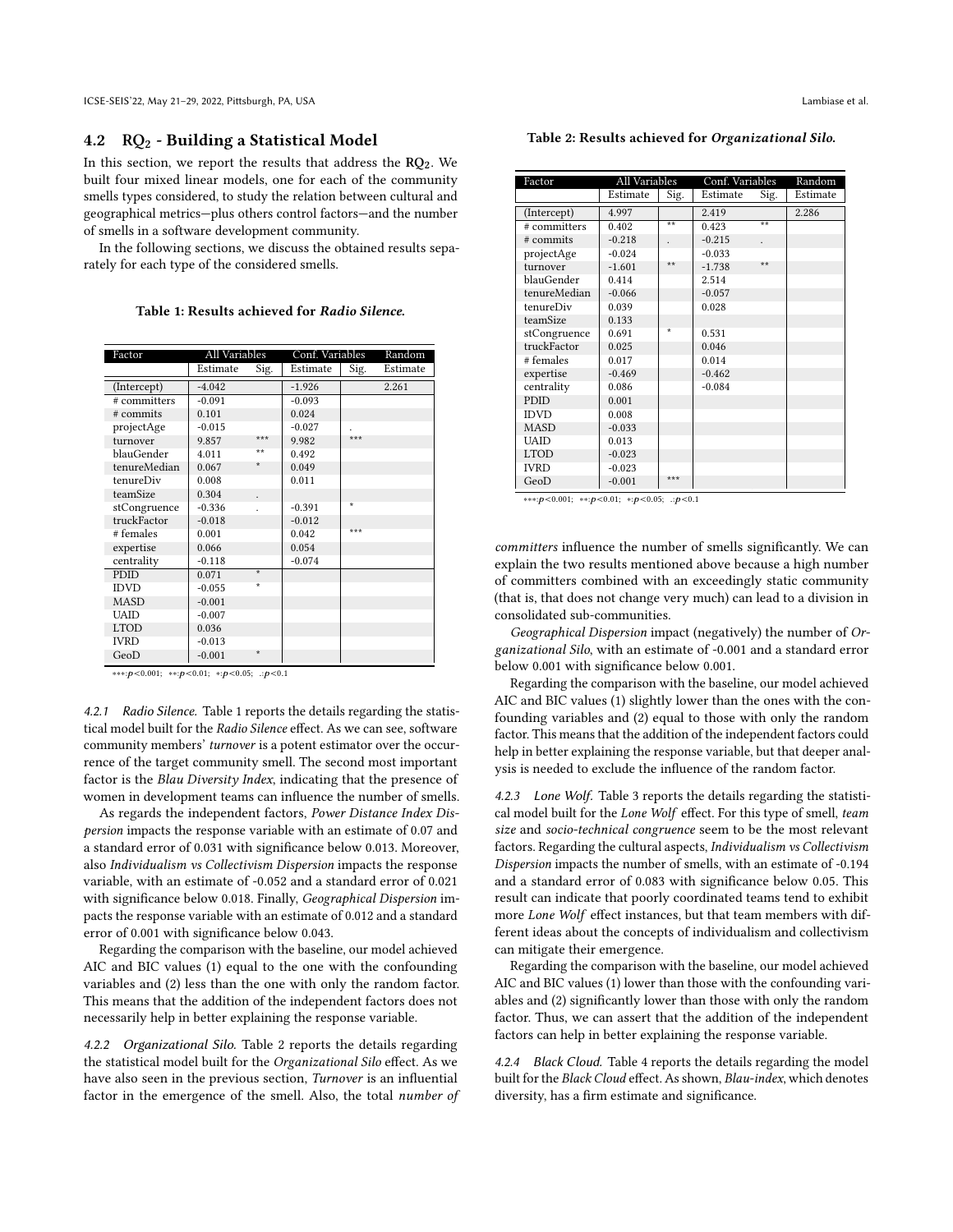<span id="page-8-0"></span>Good Fences Make Good Neighbours? On the Impact of Cultural and Geographical Dispersion on Community Smells ICSE-SEIS'22, May 21–29, 2022, Pittsburgh, PA, USA

Table 3: Results achieved for Lone Wolf.

| Factor       | All Variables |      | Conf. Variables |      | Random   |
|--------------|---------------|------|-----------------|------|----------|
|              | Estimate      | Sig. | Estimate        | Sig. | Estimate |
| (Intercept)  | $-9.123$      |      | 8.756           |      | 8.188    |
| # committers | 0.361         |      | 0.226           |      |          |
| # commits    | 0.216         |      | 0.118           |      |          |
| projectAge   | 0.093         |      | 0.123           | ÷    |          |
| turnover     | 0.724         |      | 1.285           |      |          |
| blauGender   | $-4.044$      |      | $-0.933$        |      |          |
| tenureMedian | $-0.052$      |      | $-0.008$        |      |          |
| tenureDiv    | 0.045         |      | 0.065           |      |          |
| teamSize     | 4.777         | ***  |                 |      |          |
| stCongruence | $-7.654$      | ***  | $-14.092$       | ***  |          |
| truckFactor  | $-0.221$      |      | $-0.201$        |      |          |
| # females    | 0.004         |      | 0.016           |      |          |
| expertise    | 0.784         |      | 0.661           |      |          |
| centrality   | 0.078         |      | 0.958           |      |          |
| PDID         | $-0.162$      |      |                 |      |          |
| <b>IDVD</b>  | $-0.194$      | ÷    |                 |      |          |
| <b>MASD</b>  | 0.001         |      |                 |      |          |
| <b>UAID</b>  | 0.158         |      |                 |      |          |
| <b>LTOD</b>  | 0.047         |      |                 |      |          |
| <b>IVRD</b>  | 0.094         |      |                 |      |          |
| GeoD         | $-0.001$      |      |                 |      |          |

<span id="page-8-1"></span>∗∗∗: $p < 0.001$ ; ∗∗: $p < 0.01$ ; ∗: $p < 0.05$ ; .: $p < 0.1$ 

Table 4: Results achieved for Black Cloud.

| Factor       | All Variables |      | Conf. Variables |      | Random   |
|--------------|---------------|------|-----------------|------|----------|
|              | Estimate      | Sig. | Estimate        | Sig. | Estimate |
| (Intercept)  | 7.266         |      | 5.923           |      | 4.466    |
| # committers | $-0.011$      |      | $-0.046$        |      |          |
| # commits    | $-0.018$      |      | 0.017           |      |          |
| projectAge   | $-0.005$      |      | $-0.017$        |      |          |
| turnover     | 0.785         |      | 1.127           |      |          |
| blauGender   | $-7.668$      | **   | $-10.906$       | ***  |          |
| tenureMedian | 0.042         |      | 0.025           |      |          |
| tenureDiv    | $-0.001$      |      | $-0.005$        |      |          |
| teamSize     | 0.171         |      |                 |      |          |
| stCongruence | 0.249         |      | 0.003           |      |          |
| truckFactor  | 0.028         |      | $-0.041$        |      |          |
| # females    | 0.017         |      | 0.035           |      |          |
| expertise    | $-0.249$      |      | $-0.331$        |      |          |
| centrality   | $-0.276$      |      | $-0.482$        |      |          |
| PDID         | $-0.004$      |      |                 |      |          |
| IDVD         | $-0.021$      |      |                 |      |          |
| <b>MASD</b>  | 0.071         |      |                 |      |          |
| UAID         | 0.035         |      |                 |      |          |
| <b>LTOD</b>  | $-0.016$      |      |                 |      |          |
| IVRD         | 0.009         |      |                 |      |          |
| GeoD         | $-0.001$      | ***  |                 |      |          |

 $* * * : b < 0.001$ ;  $* * : b < 0.01$ ;  $* : b < 0.05$ ;  $: b < 0.1$ 

Geographical Dispersion impacts the number of smells, with a estimate of -0.001 and a standard error of 0.001 with significance below 0.001. Thus we conclude that having a diverse team in terms of gender and geographical dislocation help reducing the number of Black Cloud instances. We can explain this by the fact that having dislocated team members leads to the necessity of introducing structural communication protocols in a community environment.

Regarding the comparison with the baseline, our model achieved: (1) an AIC value lower than the one with the confounding variables and the one with only the random factor and (2) a BIC value equal to the one with the confounding variables and greater than the one with only the random factor. Then, we can assert that the addition of the independent factors could help explain the response variable better, but that deeper analysis is needed.

#### RQ2: summary of the results.

 $C$  Cultural Dispersion is a relevant factor for the emergence of Radio Silence and Lone Wolf, while Geographical Dispersion is relevant for all the smells except Lone Wolf. Nonetheless, further research on the impact of cultural and geographical dispersion with Radio Silence would be desirable.

#### 5 THREATS TO VALIDITY

This section illustrates the threats to the validity of the study and the way we mitigated them.

Threats to Construct Validity. Threats to construct validity concern the relation between theory and observation and are mainly due to imprecision in performed measurements. The main threat is related to the representation used for defining and measuring culture. In order to characterize culture and cultural dispersion, we used Hofstede's framework (also known as Hofstede's 6-D model). Although, a few researchers raised concerns about this framework [\[2,](#page-10-19) [8,](#page-10-20) [54\]](#page-11-15), [Venkateswaran and Ojha](#page-11-17) showed how the framework is the most efficient way to represent the complex world of cultural attitudes. The second threat regards the sources used for conducting our statistycal analysis. Raw information about cultural and geographic factors comes from a public dataset provided by Vasilescu et al. [\[68\]](#page-11-22), while information about community smells and control variables belong to the dataset of Catolino et al. [\[21\]](#page-10-6). Both the dataset are well known and used by research community. Of course, we cannot exclude possible inaccuracies in the computation of variables, for this reason we double checked that everything looked fine before conducting our experiments. Finally, the use of standard deviation could introduce some threats cause that it is unreliable in case of skewed measures. To address this, we use statistical tests to verify the normality of the data before conducting our studies.

Threats to Conclusion Validity. Threats to conclusion validity concern the relation between treatment and outcome and are related to issues that affect the ability to draw the correct conclusions at the end of the work. Most of these threats regard the statistical models built for the last research question; in particular, there was the possibility of omitting some variables that could influence the phenomenon of community smells. Therefore, a first mitigation strategy consisted of using all the control factors identified by previous literature that showed correlation with community smells [\[20,](#page-10-26) [21,](#page-10-6) [49\]](#page-11-23). Last, we investigated the influence of the aforementioned variables building two baselines models used for evaluating the factors' impact on the response variables, shown in Section [3.5.](#page-5-0) Furthermore, as recommended by previous literature on the topic [\[20,](#page-10-26) [21\]](#page-10-6), we used mixed-effects model [\[9,](#page-10-33) [42\]](#page-11-27) for dealing with multiple time windows for each project. This choice allows us to capture measurements from within the same group. Moreover, we took into account the problem of multicollinearity [\[46\]](#page-11-28) that occurs when independent variables in a regression model are correlated.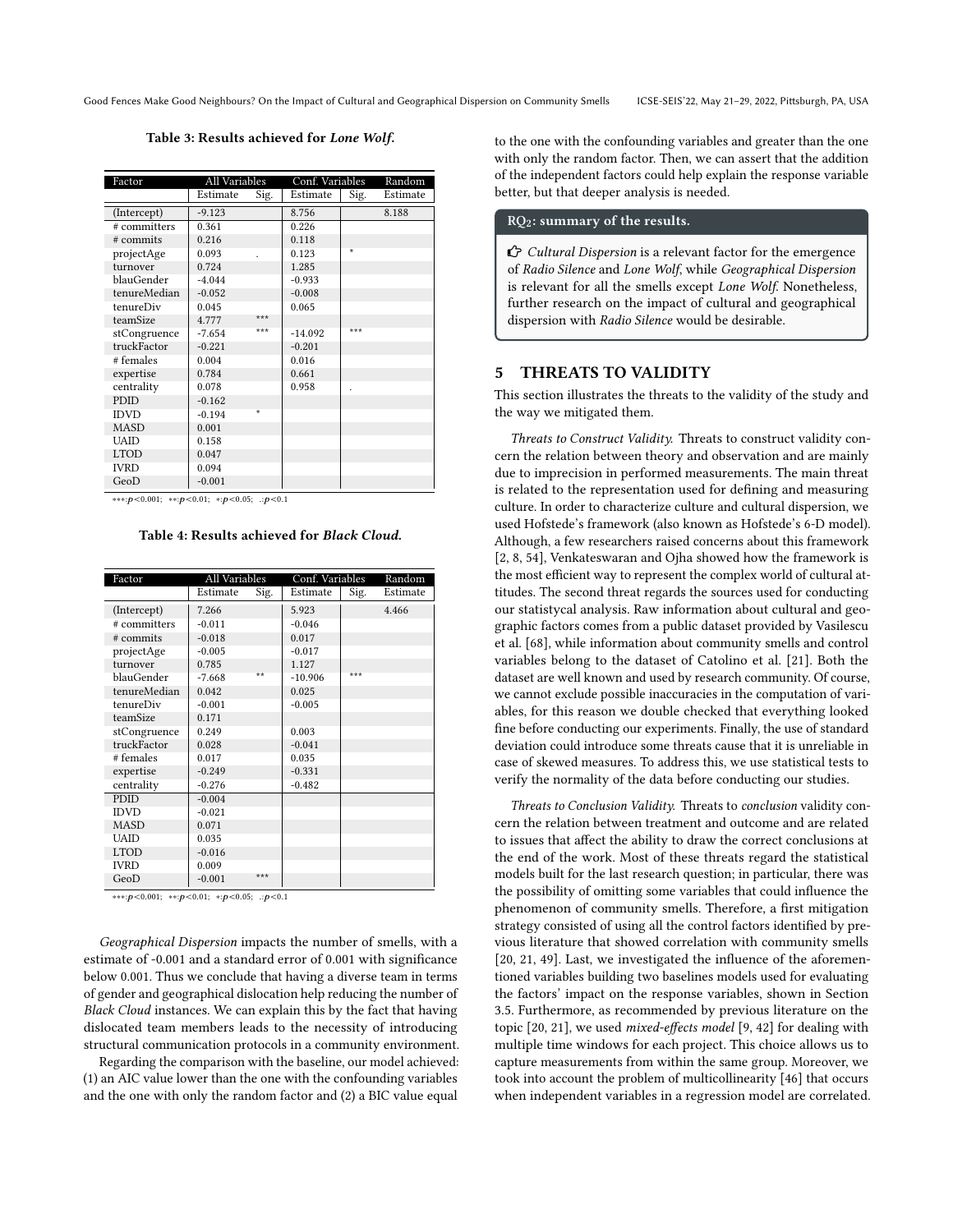Indeed, we used the variance inflation factors [\[46\]](#page-11-28) that detects multicollinearity in regression analysis, using R tool. In addition, we discarded outliers [\[46\]](#page-11-28) and used only data for which the information on the origin country was available for most developers. Finally, in order to verify the significance of the independent variables on the response variable, we employed ANOVA [\[25\]](#page-10-34) test, which is well known as an useful method to evaluate the results of models.

Threats to External Validity. Threats to external validity are conditions that limit the ability to generalize the results of our experiment to the real world. The riskiest threat corresponds to the extremely high number of missed values for the origin country of developers, that could lead to an incorrect cultural characterization. To mitigate this aspect, we used only communities with a few missed countries during our experiment. However, we plan further actions to fix missed information to continue our research. Furthermore, we could not exclude some imprecision regarding the origin country of the developers, see that it was computed using GITHUB developers' profile page information. In order to mitigate that, we performed a large-scale empirical study on many developers to increase the possibility of having many correct and precise data.

## 6 DISCUSSION AND IMPLICATIONS

The modern state of the art has not yet investigated the role of software team members' culture as a factor for the emergence of community smells. In this work, we aimed to add shed light over cultural impacts over known and nasty phenomena across software organisational structures through quantitative empirical researches.

#### 6.1 Statistical Analysis: an Overview

Focusing on the statistical overview, we reported several interesting findings with ramifications beyond the subject matter. First, our analysis showed that US developers dominate open-source, as already demonstrated by previous works [\[52,](#page-11-29) [59\]](#page-11-30). The finding here is that a US-cultured approach is bound to be predominant when it comes to global software engineering and therefore specific care may be needed. Second, concerning geographical dispersion, we reported communities with both low and medium values. The proposition here is that people from different parts of the world tend to congregate in communities whose center is physically very far from them. Lastly, concerning cultural dispersion, open-source communities are not as highly culturally dispersed as we could expect. Such a result is interesting, seeing that one of the main aspects of GITHUB is to allow people from different places around the world to work together. Conversely, such a result may have been influenced by the large amount of US developers in the dataset. However, such a high number also indicates that the various countries actively involved in open-source tend to have similar ideas to the aforementioned US-dominant logic, a pattern consistent with the phenomenon known as tunnel-vision [\[26\]](#page-10-38); this phenomenon may require additional investigation.

## 6.2 Community Smells in Global Contexts: Considerations and Lessons Learned

Focusing on the cultural and geographical dispersion as mediators for community smells, we reported diverse results for each smell.

Black Cloud and Organizational Silo. First, in the context of Black Cloud and Organizational Silo, geographically dispersed team members can influence negatively the presence of the smells. For the Black Cloud, a possible motivation is that managing people physically arranged in different parts of the world means using specific management tools and protocols for communication and collaboration, e.g., Trello and Jira which "nudge" the way of working towards a rather narrow, more disciplined approach. Conversely, one can consider this fact a critical problem because it is a way to influence the organisational structure—by usage of specific tools rather than a deliberate choice of the individuals. In summary, the imposition exerted in the aforementioned case may generate community smells that we are yet to discover and evaluate. Similarly, for Organizational Silo, having team members located nearby can lead to the formation of sub-communities. Conversely, one can consider such a strategy as an indirect—and again "forced"—way to stress on standard practices, e.g., avoiding group-think in sub-communities.

The only conclusion that can be drawn is that global settings around community smells make their management even more into a balancing act which would be better instrumented with proper automated tooling.

Radio Silence. More specifically, for cultural dispersion, we have seen that Power Distance Index Dispersion influences positively the emergence of Radio Silence effects. An interpretation of this is connected to communities that agree on the assignment of power to individual members and which are led to leave the communication tasks between the various sub-communities to such individuals.

Lone Wolf. Lone wolves reflect rather individualist ways of working and therefore bring on the table the Individualism vs. Collectivism and Dispersion, an essential trade-off for the emergence of Lone Wolf effects in the first place. Considering that US culture tends to promote individualism a low level of Individualism vs. Collectivism Dispersion may reflect an acceptance of individualistic attitudes, which leads to the emergence of Lone Wolf instances. This phenomenon and its occurrences deserve further research to ascertain its precursors and effects.

Control Variables. Our study confirms previous findings [\[20,](#page-10-26) [21\]](#page-10-6): indeed, socio-technical [\[19,](#page-10-39) [66\]](#page-11-25), e.g., truck factor, and diversity metrics [\[21\]](#page-10-6), i.e., Blau-index, are strongly correlated with the emergence community smells. From here, the need to possibly starting investigating causality relationship and profiling better each of this metric providing new practical insights, e.g., threshold related to level of warning.

Looking for Inclusiveness Patterns. Last, the results of this paper possibly shed light on possible issues when working in a dynamic environment in terms of diversity, so these need to be better contextualized and studied. Formalizing these issues proposing inclusiveness patterns represents our next step in our future schedule.

#### 7 CONCLUSIONS

This article reports on empirical evidence to clarify the connection between cultural and geographical dispersion and problems in communication and collaboration activities of software development teams. Our study reveals that the two types of dispersion impact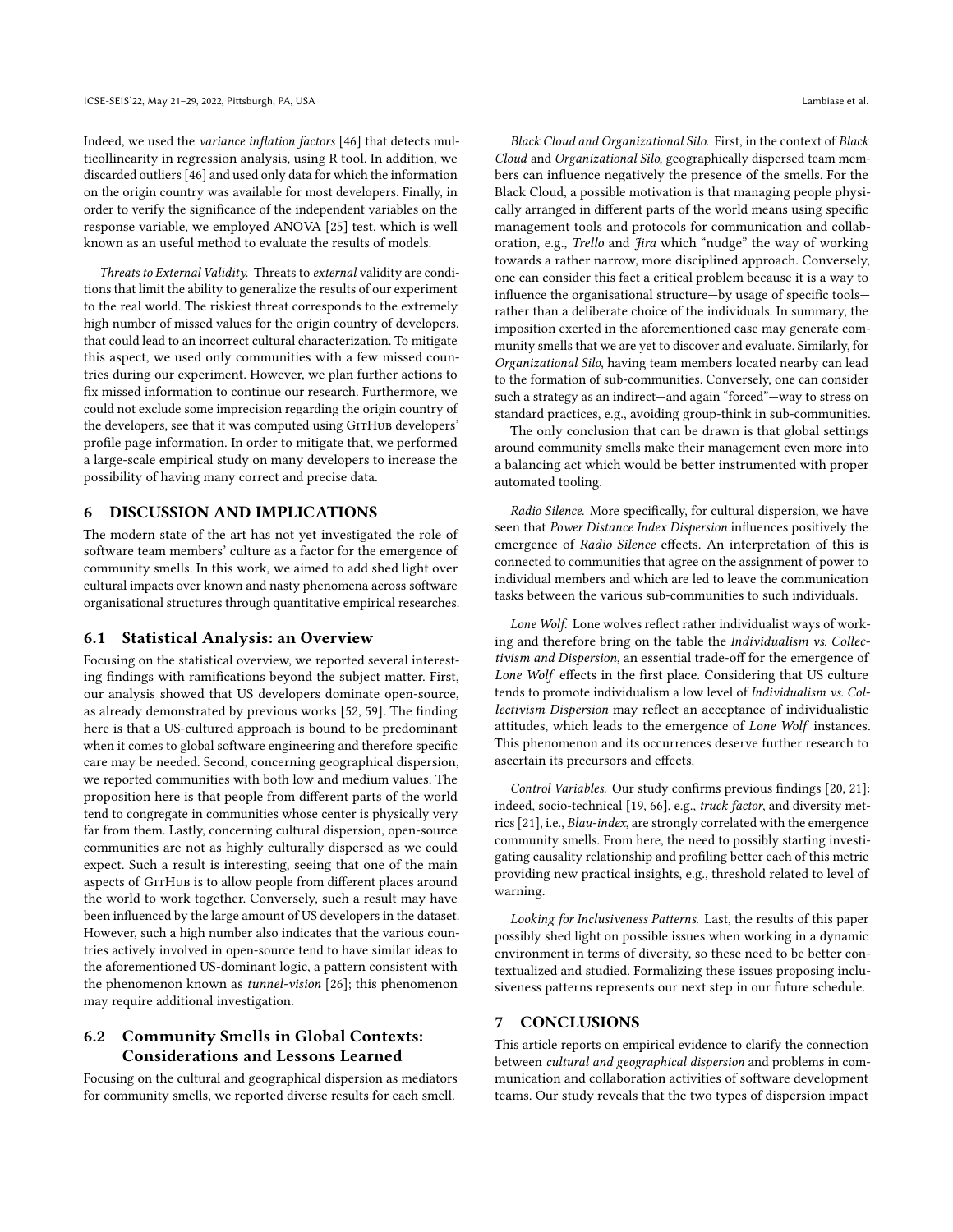the emergence of all community smells, yet not necessarily in a negative fashion: in this sense we conclude that there are not only negative "fences" to look at. The strongest result consists of the correlation between the presence of individualistic and collectivist people and the emergence of Lone Wolf effects.

In terms of contributions, our work provides three:

- (1) The first, large-scale empirical exploration of the cultural dispersion of 23 493 communities on the GITHUB platform using Hofstede's 6-D framework [\[35\]](#page-10-12);
- (2) Four regression models that analyze the influence of cultural and geographical on the emergence of four types of community smells, e.g., Lone Wolf on open-source communities;
- (3) A publicly available replication package [\[41\]](#page-10-40) supporting further investigation on the topic and containing all the findings.

As a future agenda, we plan to conduct qualitative studies—e.g., surveys, interviews, and focus groups—with the aim of enhancing the generalizability of the obtained results.

## ACKNOWLEDGMENTS

Gemma is partially supported by the European Commission grant no. 825040. Fabio is partially supported by the Swiss National Science Foundation - SNF Project No. PZ00P2\_186090.

## REFERENCES

- <span id="page-10-16"></span>[1] Sameer Abufardeh and Kenneth Magel. 2010. The impact of global software cultural and linguistic aspects on Global Software Development process (GSD): Issues and challenges. In 4th International Conference on New Trends in Information Science and Service Science. 133–138.
- <span id="page-10-19"></span>[2] Galit Ailon. 2008. Mirror, mirror on the wall: Culture's consequences in a value test of its own design. Academy of management review 33, 4 (2008), 885–904. [3] Hirotogu Akaike. 1998. Information theory and an extension of the maximum
- <span id="page-10-35"></span>likelihood principle. In Selected papers of hirotugu akaike. Springer, 199–213.
- <span id="page-10-4"></span>[4] Nuri Almarimi, Ali Ouni, Moataz Chouchen, Islem Saidani, and Mohamed Wiem Mkaouer. 2020. On the detection of community smells using genetic programming-based ensemble classifier chain. In Proceedings of the 15th International Conference on Global Software Engineering. 43–54.
- <span id="page-10-5"></span>[5] Nuri Almarimi, Ali Ouni, and Mohamed Wiem Mkaouer. 2020. Learning to detect community smells in open source software projects. Knowledge-Based Systems 204 (2020), 106201.
- <span id="page-10-29"></span>[6] Guilherme Avelino, Eleni Constantinou, Marco Tulio Valente, and Alexander Serebrenik. 2019. On the abandonment and survival of open source projects: An empirical investigation. In 2019 ACM/IEEE International Symposium on Empirical Software Engineering and Measurement, ESEM 2019, Porto de Galinhas, Recife, Brazil, September 19-20, 2019. IEEE, 1–12. [https://doi.org/10.1109/ESEM.2019.](https://doi.org/10.1109/ESEM.2019.8870181) [8870181](https://doi.org/10.1109/ESEM.2019.8870181)
- <span id="page-10-30"></span>[7] Guilherme Avelino, Leonardo Passos, Andre Hora, and Marco Tulio Valente. 2016. A novel approach for estimating truck factors. In 2016 IEEE 24th International Conference on Program Comprehension (ICPC). IEEE, 1–10.
- <span id="page-10-20"></span>[8] Rachel F Baskerville. 2003. Hofstede never studied culture. Accounting, organizations and society 28, 1 (2003), 1–14.
- <span id="page-10-33"></span>[9] Douglas Bates, Martin Mächler, Ben Bolker, and Steve Walker. 2014. Fitting linear mixed-effects models using lme4. arXiv preprint arXiv:1406.5823 (2014).
- <span id="page-10-28"></span>[10] Peter Michael Blau. 1977. Inequality and heterogeneity: A primitive theory of social structure. Vol. 7. Free Press New York.
- <span id="page-10-17"></span>[11] Greg Borchers. 2003. The software engineering impacts of cultural factors on multi-cultural software development teams. In 25th International Conference on Software Engineering, 2003. Proceedings. IEEE, 540–545.
- <span id="page-10-21"></span>[12] Paul Brewer and Sunil Venaik. 2012. On the misuse of national culture dimensions. International Marketing Review (2012).
- <span id="page-10-22"></span>[13] Paul Brewer and Sunil Venaik. 2014. The ecological fallacy in national culture research. Organization Studies 35, 7 (2014), 1063–1086.
- <span id="page-10-0"></span>[14] Frederick P Brooks Jr. 1995. The mythical man-month: essays on software engineering. Pearson Education.
- <span id="page-10-36"></span>[15] Kenneth P Burnham and David R Anderson. 2004. Multimodel inference: understanding AIC and BIC in model selection. Sociological methods & research 33, 2 (2004), 261–304.
- <span id="page-10-37"></span>[16] Kenneth P Burnham and David R Anderson. 2004. Multimodel inference: understanding AIC and BIC in model selection. Sociological methods & research 33, 2 (2004), 261–304.
- <span id="page-10-18"></span>[17] Valentine Casey. 2011. Imparting the importance of culture to global software development. ACM inroads 1, 3 (2011), 51–57.
- <span id="page-10-9"></span>[18] Valentine Casey and Ita Richardson. 2008. A structured approach to global software development. European systems and software process improvement and innovation, Dublin, Ireland (2008).
- <span id="page-10-39"></span>[19] Marcelo Cataldo, Patrick A Wagstrom, James D Herbsleb, and Kathleen M Carley. 2006. Identification of coordination requirements: Implications for the design of collaboration and awareness tools. In Proceedings of the 2006 20th anniversary conference on Computer supported cooperative work. 353–362.
- <span id="page-10-26"></span>[20] Gemma Catolino, Fabio Palomba, Damian Andrew Tamburri, and Alexander Serebrenik. 2021. Understanding community smells variability: A statistical approach. In 2021 IEEE/ACM 43rd International Conference on Software Engineering: Software Engineering in Society (ICSE-SEIS). IEEE, 77–86.
- <span id="page-10-6"></span>[21] Gemma Catolino, Fabio Palomba, Damian Andrew Tamburri, Alexander Serebrenik, and Filomena Ferrucci. 2019. Gender diversity and women in software teams: How do they affect community smells?. In 2019 IEEE/ACM 41st International Conference on Software Engineering: Software Engineering in Society (ICSE-SEIS). IEEE, 11–20.
- <span id="page-10-7"></span>[22] Gemma Catolino, Fabio Palomba, Damian Andrew Tamburri, Alexander Serebrenik, and Filomena Ferrucci. 2020. Gender Diversity and Community Smells: Insights From the Trenches. IEEE Softw. 37, 1 (2020), 10–16. [https://doi.org/10.](https://doi.org/10.1109/MS.2019.2944594) [1109/MS.2019.2944594](https://doi.org/10.1109/MS.2019.2944594)
- <span id="page-10-27"></span>[23] Gemma Catolino, Fabio Palomba, Damian Andrew Tamburri, Alexander Serebrenik, and Filomena Ferrucci. 2020. Refactoring community smells in the wild: the practitioner's field manual. In Proceedings of the ACM/IEEE 42nd International Conference on Software Engineering: Software Engineering in Society. 25–34.
- <span id="page-10-2"></span>[24] Sébastien Cherry and Pierre N Robillard. 2004. Communication problems in global software development: Spotlight on a new field of investigation. In International Workshop on Global Software Development, International Conference on Software Engineering, Edinburgh, Scotland. IET, 48–52.
- <span id="page-10-34"></span>[25] Antonio Cuevas, Manuel Febrero, and Ricardo Fraiman. 2004. An anova test for functional data. Computational statistics & data analysis 47, 1 (2004), 111–122.
- <span id="page-10-38"></span>[26] Wendy L. Currie. 1999. Management Innovation and Change Panaceas: Strategic Vision or Tunnel Vision?. In Proceedings of the Seventh European Conference on Information Systems, ECIS 1999, Copenhagen, Denmark, 1999, Jan Pries-Heje, Claudio U. Ciborra, Karlheinz Kautz, Josep Valor, Ellen Christiaanse, David E. Avison, and Claus Heje (Eds.). Copenhagen Business School, 84–98.
- <span id="page-10-11"></span>[27] Sadhana Deshpande, Ita Richardson, Valentine Casey, and Sarah Beecham. 2010. Culture in Global Software Development - A Weakness or Strength?. In 2010 5th IEEE International Conference on Global Software Engineering. 67–76. [https:](https://doi.org/10.1109/ICGSE.2010.16) [//doi.org/10.1109/ICGSE.2010.16](https://doi.org/10.1109/ICGSE.2010.16)
- <span id="page-10-10"></span>[28] Christof Elbert. 2010. Global Software Engineering: Distributed Development, Outsourcing, and Supplier Management. IEEE Computer Society Books (2010).
- <span id="page-10-31"></span>[29] Mívian Ferreira, Marco Tulio Valente, and Kecia Ferreira. 2017. A comparison of three algorithms for computing truck factors. In 2017 IEEE/ACM 25th International Conference on Program Comprehension (ICPC). IEEE, 207–217.
- <span id="page-10-25"></span>[30] Martin Fowler. 2018. Refactoring: improving the design of existing code. Addison-Wesley Professional.
- <span id="page-10-14"></span>[31] Adrian Furnham. 2012. The psychology of behaviour at work: The individual in the organization. Psychology press.
- <span id="page-10-32"></span>[32] John-Paul Hatala and Joseph George Lutta. 2009. Managing information sharing within an organizational setting: A social network perspective. Performance Improvement Quarterly 21, 4 (2009), 5–33.
- <span id="page-10-3"></span>[33] James D Herbsleb and Deependra Moitra. 2001. Global software development. IEEE software 18, 2 (2001), 16–20.
- <span id="page-10-15"></span>[34] Geert Hofstede. 2001. Culture's consequences: Comparing values, behaviors, institutions and organizations across nations. Sage publications.
- <span id="page-10-12"></span>[35] Geert Hofstede. 2011. Dimensionalizing cultures: The Hofstede model in context. Online readings in psychology and culture 2, 1 (2011), 2307–0919.
- <span id="page-10-23"></span>[36] Geert Hofstede. 2017. 50 years Memory lane – Developing cultural dimensions from IBM data. Software of the Mind 2.0 (Sep 2017).
- <span id="page-10-8"></span>[37] Geert Hofstede, Gert Jan Hofstede, and Michael Minkov. 2005. Cultures and organizations: Software of the mind. Vol. 2. Mcgraw-hill New York.
- <span id="page-10-1"></span>[38] Project Management Institute. 2021. A Guide to the Project Management Body of Knowledge (7 ed.). 250 pages.
- <span id="page-10-24"></span>[39] Mitchell Joblin, Wolfgang Mauerer, Sven Apel, Janet Siegmund, and Dirk Riehle. 2015. From developer networks to verified communities: A fine-grained approach. In 2015 IEEE/ACM 37th IEEE International Conference on Software Engineering, Vol. 1. IEEE, 563–573.
- <span id="page-10-13"></span>[40] Robert Kreitner, Angelo Kinicki, and Marc Buelens. 1999. Organizational Behavior (first european edition ed. london uk ed.). McGraw-Hill Publishing Company.
- <span id="page-10-40"></span>[41] Stefano Lambiase, Gemma Catolino, Damian Andrew Tamburri, Alexander Serebrenik, Fabio Palomba, and Filomena Ferrucci. 2021. Good Fences Make Good Neighbours? On the Impact of Cultural and Geographical Dispersion on Community Smells — online appendix.<https://doi.org/10.6084/m9.figshare.16802158>